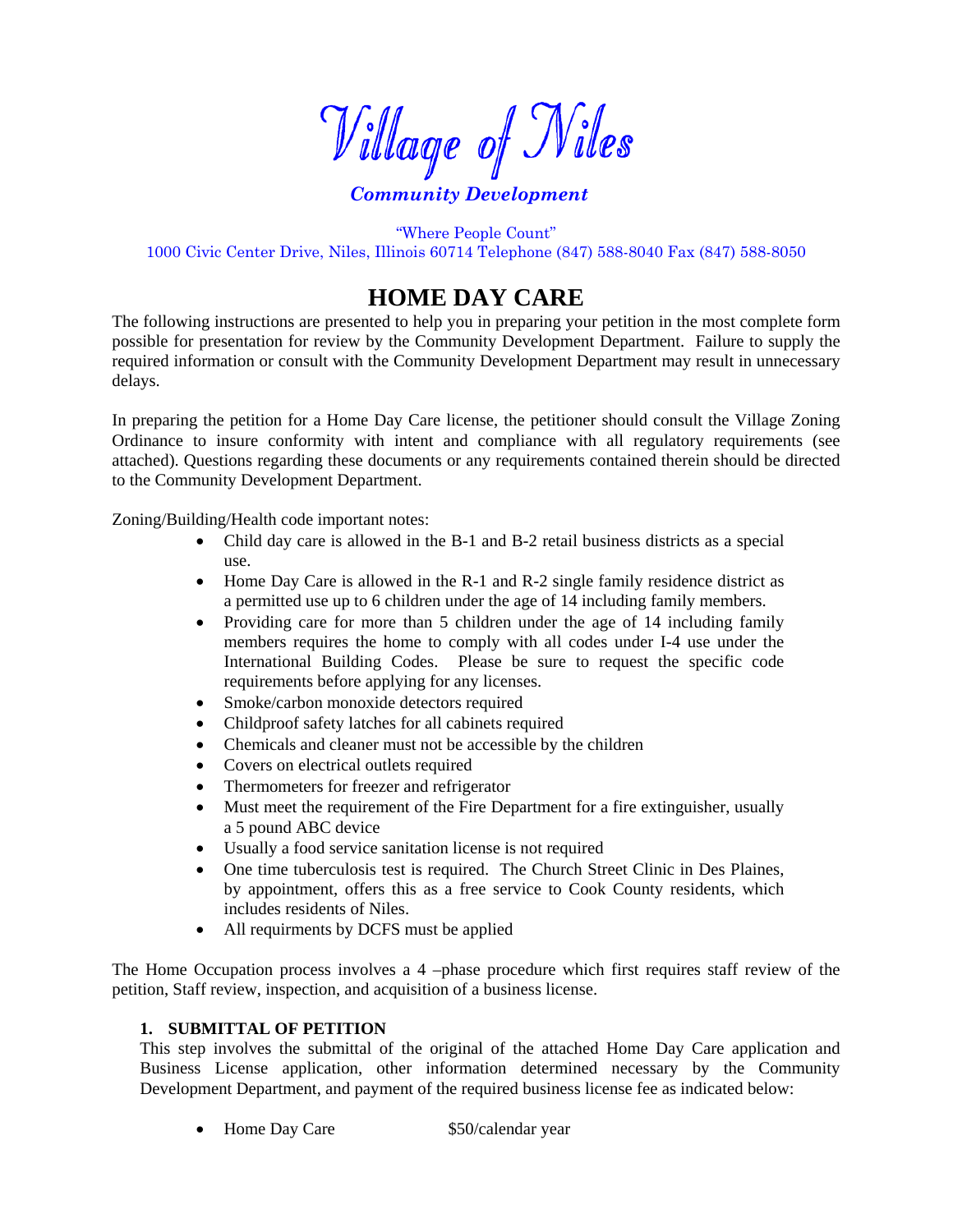# **2. STAFF REVIEW**

Upon receipt of the Home Day Care petition as required herein, the proposal will be reviewed by the Community Development Department.

# **3. PRE-INSPECTIONS AND ANNUAL INSPECTIONS**

\_\_\_\_\_\_\_\_\_\_\_\_\_\_\_\_\_\_\_\_\_\_\_\_\_\_\_\_\_\_\_\_\_\_\_\_\_\_\_\_\_\_\_\_\_\_\_\_

\_\_\_\_\_\_\_\_\_\_\_\_\_\_\_\_\_\_\_\_\_\_\_\_\_\_\_\_\_\_\_\_\_\_\_\_\_\_\_\_\_\_\_\_\_\_\_\_

\_\_\_\_\_\_\_\_\_\_\_\_\_\_\_\_\_\_\_\_\_\_\_\_\_\_\_\_\_\_\_\_\_\_\_\_\_\_\_\_\_\_\_\_\_\_\_\_

\_\_\_\_\_\_\_\_\_\_\_\_\_\_\_\_\_\_\_\_\_\_\_\_\_\_\_\_\_\_\_\_\_\_\_\_\_\_\_\_\_\_\_\_\_\_\_\_

\_\_\_\_\_\_\_\_\_\_\_\_\_\_\_\_\_\_\_\_\_\_\_\_\_\_\_\_\_\_\_\_\_\_\_\_\_\_\_\_\_\_\_\_\_\_\_\_

Pre-inspections are required for all new Home Day Care occupations. Annual inspections of Home Day Care home occupations shall be required. A representative from the Community Development Department will be in contact with you to schedule an inspection.

# **4. ACQUISITION OF BUSINESS LICENSE**

After Community Development Department review and necessary inspections, the petitioner will be notified of said approval and given a letter to serve as a temporary business license. The formal business license will be mailed to your place of residence approximately  $2 - 3$  weeks following approvals of the various Village departments.

**I have read and understand the above referenced Home Day Care Ordinance and agree to comply with all aspects of its contents. I understand that only what is proposed on the application/permit may be done. If any of that information changes, such as size of home occupation, a new permit must be applied for. If I fail to comply with any portion of said Ordinance, I understand that the Village of Niles shall have the authority to immediately revoke my home occupation and/or business license. Further, it is understood that in addition to the above, the Village of Niles may initiate quasi-criminal proceedings which may include penalties of up to \$500.00 per day in fines for each and every day that the violation exists.** 

\_\_\_\_\_\_\_\_\_\_\_\_\_\_\_\_\_\_\_\_\_\_\_\_\_\_\_\_\_\_\_\_\_\_\_\_\_\_\_\_\_\_\_\_\_\_\_\_ Business Name (Printed)

Address (Printed)

Owner's Name (Printed)

Owner's Signature

Date

ATTEST:

Directors' Signature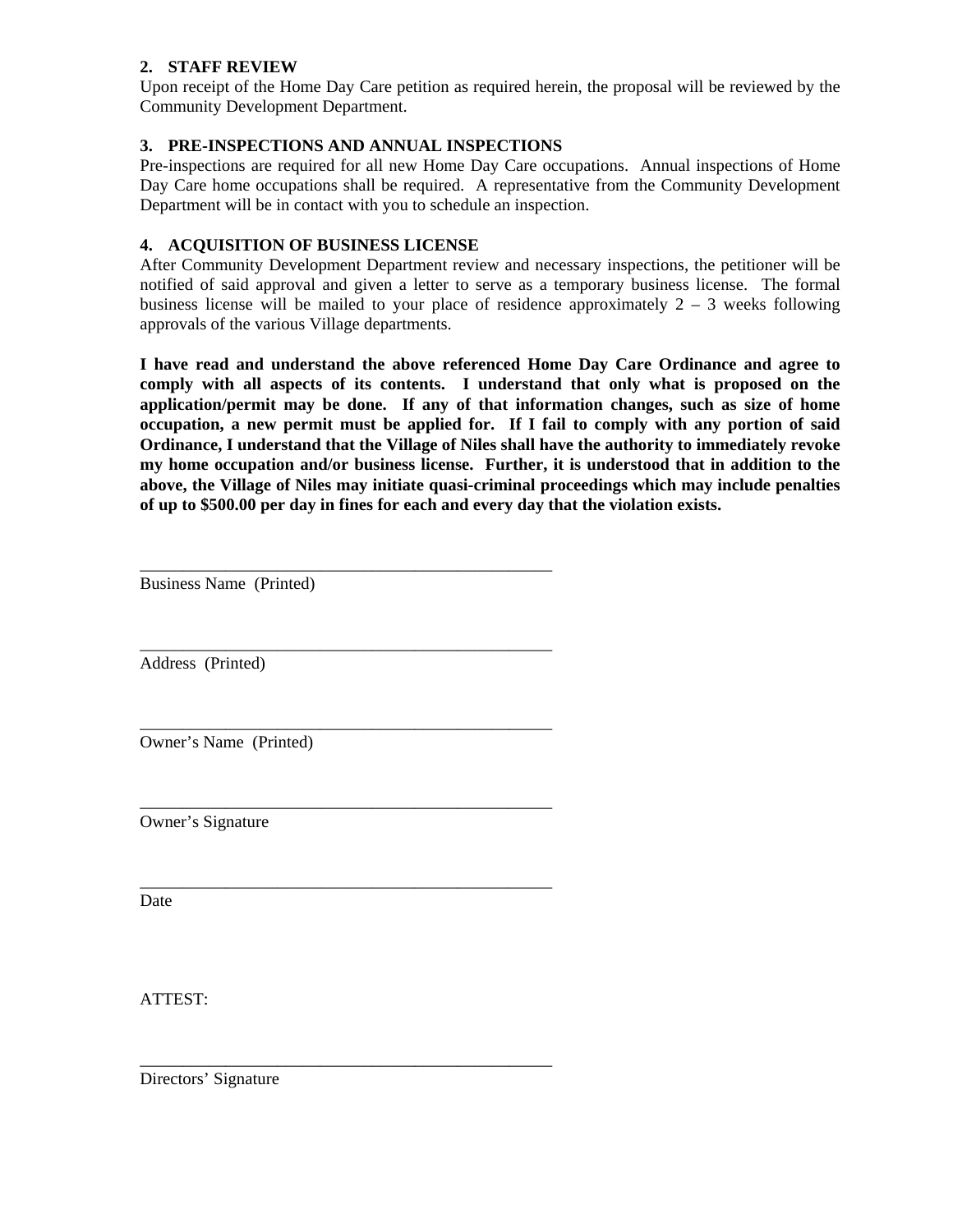# **BACKGROUND INFORMATION: Home Day Care Occupation**

| Petitioner:                |                                                                   |
|----------------------------|-------------------------------------------------------------------|
| Address:                   |                                                                   |
| City:                      |                                                                   |
| State:                     |                                                                   |
| Zip:                       |                                                                   |
| Telephone:                 |                                                                   |
|                            | (Number at which petitioner can be reached during business hours) |
| Fax Number:                |                                                                   |
| <b>Email Address:</b>      |                                                                   |
|                            |                                                                   |
| Current Owner of Property: |                                                                   |
| Address:                   |                                                                   |
| City:                      |                                                                   |
| State:                     |                                                                   |
| Zip:                       |                                                                   |
| Telephone:                 |                                                                   |
| Fax Number:                |                                                                   |
| <b>Email Address:</b>      |                                                                   |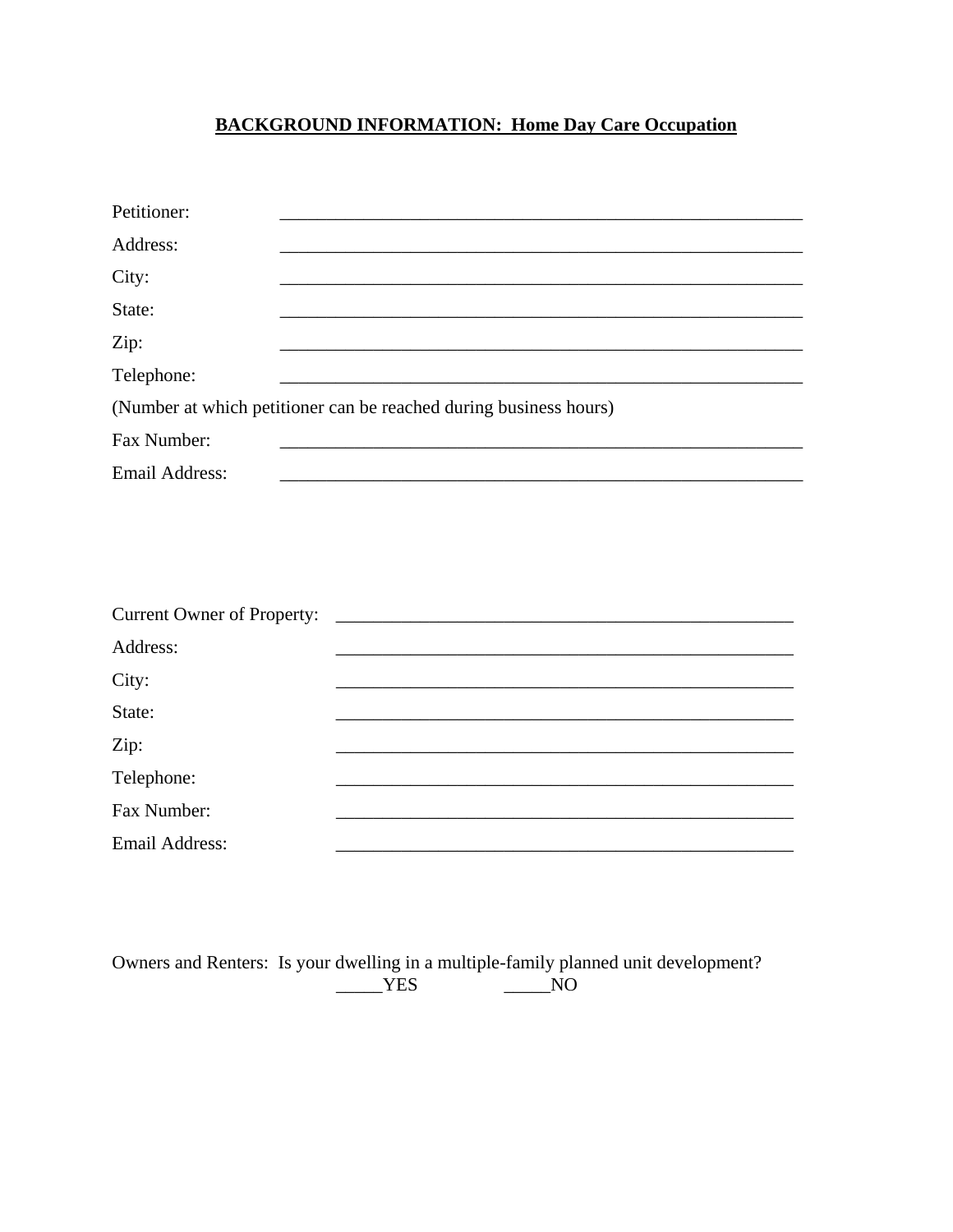# **HOME DAY CARE OCCUPATION BUSINESS INFORMATION**

| Business Name:<br>Describe in detail how the Day Care Home is operated:                                                                                                                                                                   |                |                                 |
|-------------------------------------------------------------------------------------------------------------------------------------------------------------------------------------------------------------------------------------------|----------------|---------------------------------|
|                                                                                                                                                                                                                                           |                |                                 |
|                                                                                                                                                                                                                                           |                |                                 |
|                                                                                                                                                                                                                                           |                |                                 |
| Status of your State of Illinois Department of Children and Family Services License:<br>APPROVED                                                                                                                                          | <b>PENDING</b> | <b>DENIED</b>                   |
| Number of children in the family under the age of 14:                                                                                                                                                                                     |                |                                 |
| Expected number and ages of the children to be cared for in the home:                                                                                                                                                                     |                |                                 |
| Will you be storing items in your garage?                                                                                                                                                                                                 | <b>YES</b>     | N <sub>O</sub>                  |
| Square footage of home:                                                                                                                                                                                                                   |                |                                 |
| Square footage of garage:                                                                                                                                                                                                                 |                |                                 |
| TOTAL square footage used in the business:                                                                                                                                                                                                |                |                                 |
| conjunction with the operation of the home occupation. Please include why they will be coming and at<br>what times and days of the week these persons will be on the premises.                                                            |                |                                 |
| Number of persons employed in the business who live in the home:<br>Number of persons employed in the business who do not live in the home:<br>Hours of operation:<br>Is there any other home occupation being conducted on the premises? |                | <b>YES</b><br>N <sub>O</sub>    |
| In consideration of the information contained in this petition as well as all supporting documentation, it is<br>requested that approval be given to the Home Day Care occupation.                                                        |                |                                 |
| <b>Petitioner Signature</b>                                                                                                                                                                                                               |                | Petitioner (Print or type name) |
| Date                                                                                                                                                                                                                                      | Attest         |                                 |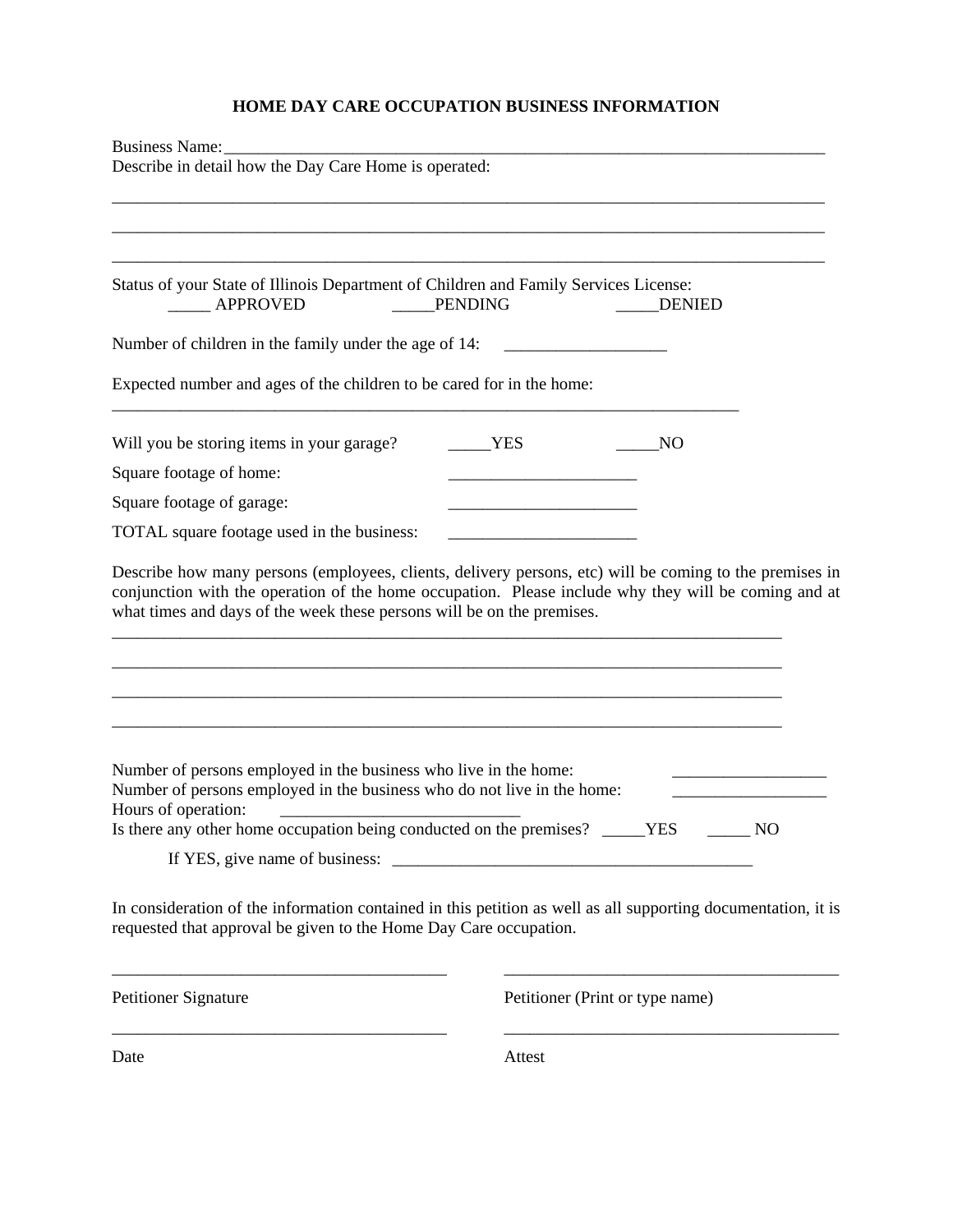# VILLAGE OF NILES LOCAL ORDINANCES ON DAY CARE

# **ARTICLE XIII**

## **CHILD CARE**

#### **Sec. 22-481. Definitions**

The following words, terms and phrases, when used in this article, shall have the meanings ascribed to them in this section, except where the context clearly indicates a different meaning:

*Child care* is the adult supervision of children under the age of 14 to assure the safety of the children, to provide lunch and snacks and to offer educational and/or entertaining programs or games.

*Child day care* is a child care facility operated in a commercial building.

*Child home care* is for compensation child care maintained in a single family detached home which is the permanent residence of the principal person giving such care. (Ord. No. 1995-36, § 1, 6-27-95)

**Sec. 22-482. License required; fee**

It is unlawful for any person to operate a child care facility without having first obtained a license from the village. The license fee is \$50.00 (Ord. No. 1995-36, § 1, 6-27-95)

#### **Sec. 22-483. Application for license**

Applications for a child day care license or child home care license shall be made to the department of code enforcement on forms designated by the director of such department. The applicant shall attach to the application a copy of a valid license to operate such facility issued by the state department of children and family services. (Ord. No. 1995-36, § 1, 6-27-95)

#### **Sec. 22-484. Fingerprinting required; persons not eligible for license**

- a) Before the license is issued the applicant and all other staff or volunteers must be fingerprinted by the Niles Police Department.
- b) No person who has been arrested for any felony or misdemeanor relating to improper conduct with a child or minor shall be a licensee or an employee of a licensee under this section if that person pleaded guilty, pleaded no contest, stipulated to the facts alleged in a criminal complaint, pleaded guilty or no contest to a reduced criminal charge, or was found guilty of criminal charges involving a child or minor.
- c) No person who was discharged from employment at a day care facility or whose license to operate a day care facility has been suspended or revoked shall be a licensee or employee of a day care facility in the village.

(Ord. No. 1995-36, § 1, 6-27-95)